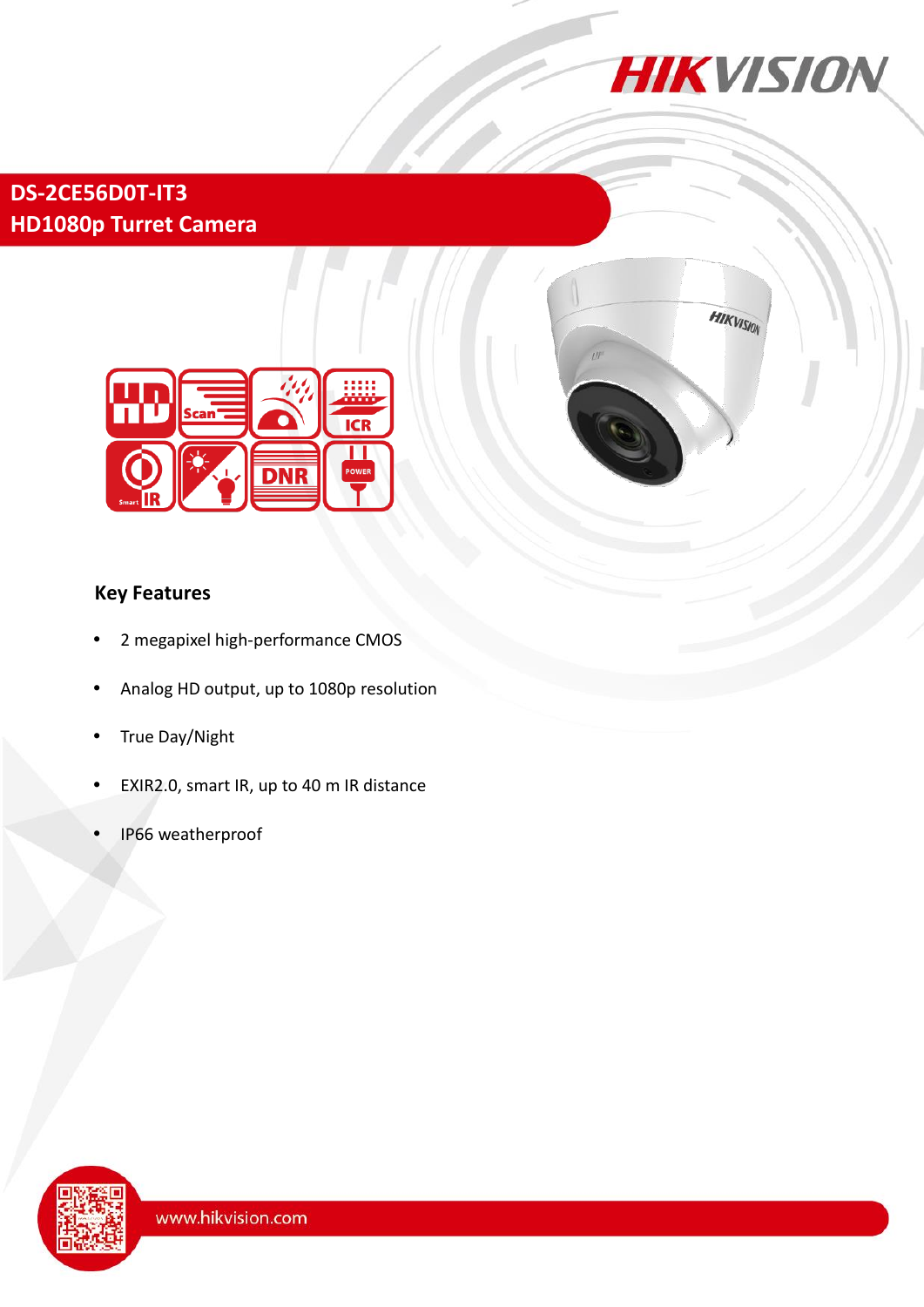

# **Specifications**

| Camera                        |                                                                             |
|-------------------------------|-----------------------------------------------------------------------------|
| Image Sensor                  | 2MP CMOS Image Sensor                                                       |
| Signal System                 | PAL/NTSC                                                                    |
| Frame Rate                    | PAL: 1080p@25fps<br>NTSC: 1080p@30fps                                       |
| Resolution                    | 1920 (H) × 1080 (V)                                                         |
| Min. illumination             | 0.01 Lux $@$ (F1.2, AGC ON), 0 Lux with IR                                  |
| <b>Shutter Time</b>           | 1/25 (1/30) s to 1/50,000 s                                                 |
| Lens                          | 2.8 mm, 3.6 mm, 6 mm, 8 mm, 12 mm fixed lens                                |
| Horizontal Field of View      | 103 ° (2.8 mm), 82.2 ° (3.6 mm), 54 ° (6 mm), 37.7 ° (8 mm), 24.2 ° (12 mm) |
| Lens Mount                    | M12                                                                         |
| Day & Night                   | IR cut filter                                                               |
| Angle Adjustment              | Pan: 0 to 360 °, Tilt: 0 to 180 °, Rotation: 0 to 360 °                     |
| Synchronization               | Internal synchronization                                                    |
| <b>Menu</b>                   |                                                                             |
| AGC                           | Low/middle/high                                                             |
| Day/Night Mode                | Smart/color/BW(Black and White)                                             |
| <b>Backlight Compensation</b> | Yes                                                                         |
| <b>DWDR</b>                   | Yes                                                                         |
| Language                      | English, Chinese                                                            |
| <b>Functions</b>              | Brightness, Sharpness, DNR, Mirror                                          |
| <b>Interface</b>              |                                                                             |
| Video Output                  | 1 HD analog output                                                          |
| <b>General</b>                |                                                                             |
| <b>Operating Conditions</b>   | -20 °C to 45 °C (-4 °F to 113 °F), Humidity 90% or less (non-condensing)    |
| Power Supply                  | 12 VDC±15%                                                                  |
| Power Consumption             | Max. 4 W                                                                    |
| Ingress Protection            | <b>IP66</b>                                                                 |
| IR Range                      | Up to 40 m                                                                  |
| Dimension                     | $\Phi$ 110 mm × 93.2 mm( $\Phi$ 4.33" × 3.67")                              |
| Weight                        | Approx. 350 g (0.77 lb.)                                                    |

## **Order Models**

X

DS-2CE56D0T-IT3